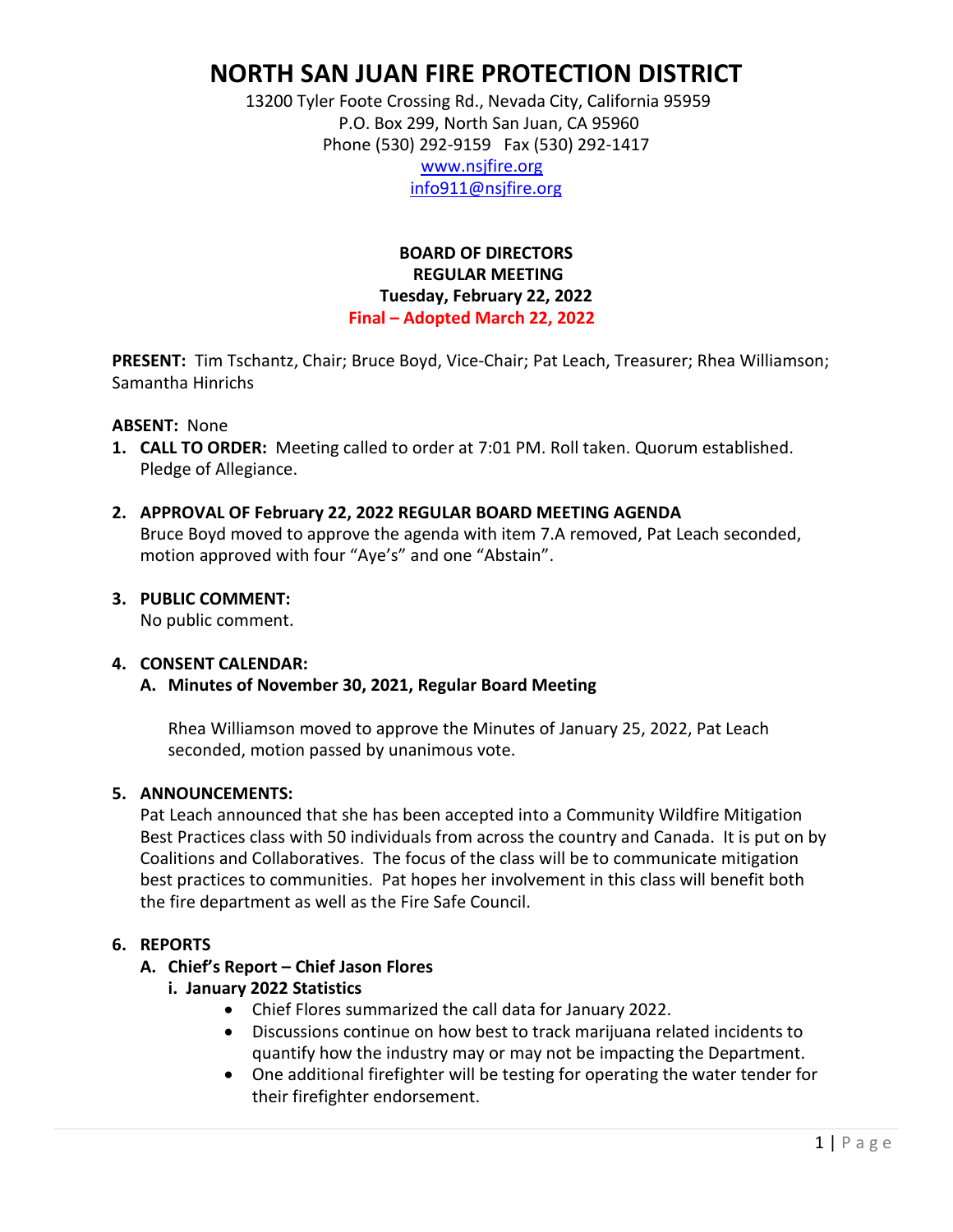- Some of the departments larger vehicles have gone in for service. WT 6191 recently have a fuel line repaired.
- Rescue 6134 is having mechanical issues and will likely need to be replaced. According to the recently adopted Apparatus Replacement Plan, Rescue 6134 is slated for replacement this year.
- We have three new firefighter applications.
- SCBA's were delivered today. Fire staff will be creating a tracking and maintenance record file for the new SCBA's.

Pat Leach asked if NSJ Fire is seeing an increase in mutual aid calls to Camptonville. Chief Flores responded that there was one response to Camptonville for the month of January. Chief Flores is still planning to discuss training needs with the Camptonville Fire Chief.

Tim Tschantz asked if there have been more escaped control burns this year as compared to previous years. Chief Flores responded that there does appear to be an increase in control burns (broadcast burns and pile burning), but the department has not experienced an increase in escaped control burns.

Bruce Boyd asked if the Covid Task Force has been disbanded. Chief Flores and Deputy Chief Browning will discuss and report back to the Board at the March Board meeting. Deputy Chief Browning added that we are currently focusing on staying up to date with any changes regarding masking, isolation, and quarantining.

Deputy Chief Tom Browning added that he and Pat Leach attending a meeting on the NSJ Hydrant System. The proposed water holding tank will be near the dump and church on Flume Street. Tom also discussed the possibility of a fire brigade in Ananda.

# **B. Treasurer's Report – Pat leach**

### **i. Financials- January 2022: Funds Summary, Disbursement Detail, Deposit Detail, Cal Card**

We are still waiting on payment for two out-of-county/coverage assignments from fire season 2021, Lynn McGarva will summarize the out-of-county/coverage assignment activity once all payments have been received.

Bruce Boyd moved to approve the January 2022 Financials as presented, Samantha Hinrichs seconded, motion passed by unanimous vote.

### **ii. Authorize Deputy Fire Chief to be an Authorized Signer.**

Rhea Williamson noted that the email address listed for Samantha Hinrichs was incorrect and Rhea Williamson's name had a misspelling.

Bruce Boyd moved to approve adding the Deputy Fire Chief, Tom Browning as an authorized signer with the form corrected, Pat Leach seconded, motion passed by unanimous vote.

### **C. Firefighters Association Report – Chris Rainville**

• Account balance is over \$13,000.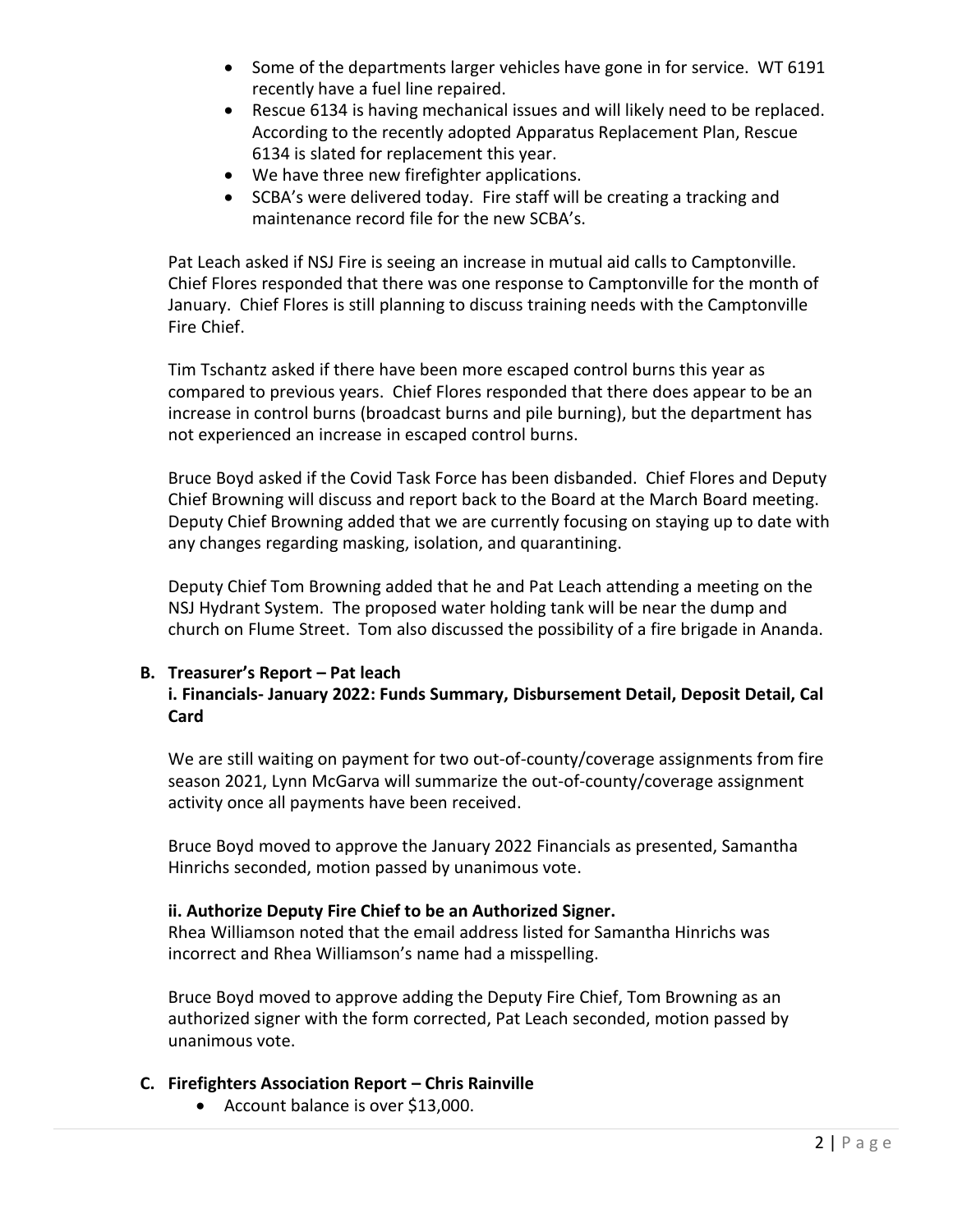- Working on a drive-through fundraiser for April, serving chili and cornbread.
- Firefighter Social event on April 30th.
- Working on obtaining a non-profit status.
- Next Meeting is March  $16^{\text{th}}$ .

# **D. Fire Safe Council /FireWise Coalition/Ridge FireWise Communities Report – Pat Leach**

The Fire Safe Council is ramping up hiring in preparation for upcoming grants focusing on risk management, mitigation, and defensible space. Contractors on the Ridge specializing in these areas of work should contact the Fire Safe Council for potential job opportunities. North San Juan Fire should rally local grant writers to write grants for shovel ready projects. More details regarding the upcoming grants will be presented when they are available.

There are two communities on the Ridge still waiting for FireWise Certification.

### **E. NCFA Report – Pat Leach.**

The Nevada County Fire Authority is working on developing a replacement fund for radio equipment in the vaults. The group will also be discussing the air compressor and eventual replacement of that system.

#### **7. OLD BUSINESS**

### **A. Water Storage Committee Update- Bruce Boyd**

*This item was removed from the Agenda.*

### **B. "Preparing for Large Fires" – Tim Tschantz**

Tim Tschantz would like to contact CAL FIRE regarding prescribed fire workshops. Samantha Hinrichs attended a recent prescribed fire workshop put on by CAL FIRE and relayed that it was an excellent opportunity.

Rhea Williamson asked to work on updating our "Please be Fire Ready" flyer and District specific ZoneHaven maps now so we can have those ready to distribute early in fire season.

Tom Browning added that Mary Eldridge (CAL FIRE PIO) has offered to provide relevant brochures and hand outs and will ensure distribution locations are stocked.

Boyd Johnson suggested adding an article to the newsletter giving readers an overview of what to expect during a large wildfire: response timeframe, operational overview, etc.

### **C. Landscaping at Station 3 – Tom Browning**

Tom Browning has met with Nyema of Mountain Woman Landscape and is formalizing a written contract. With a budget of \$2,500, Nyema's focus will be the irrigation system, and making station 3 an exemplary example of fire safe landscaping. Nyema will work at station 3 once a month. In addition to her ongoing costs, and to increase the defensible space at station 3, Nyema will replace plants along Tyler Foote with bulbs, and replace bark mulch with decomposed granite. Onetime costs for these changes are anticipated to be between \$1,000-\$1,500.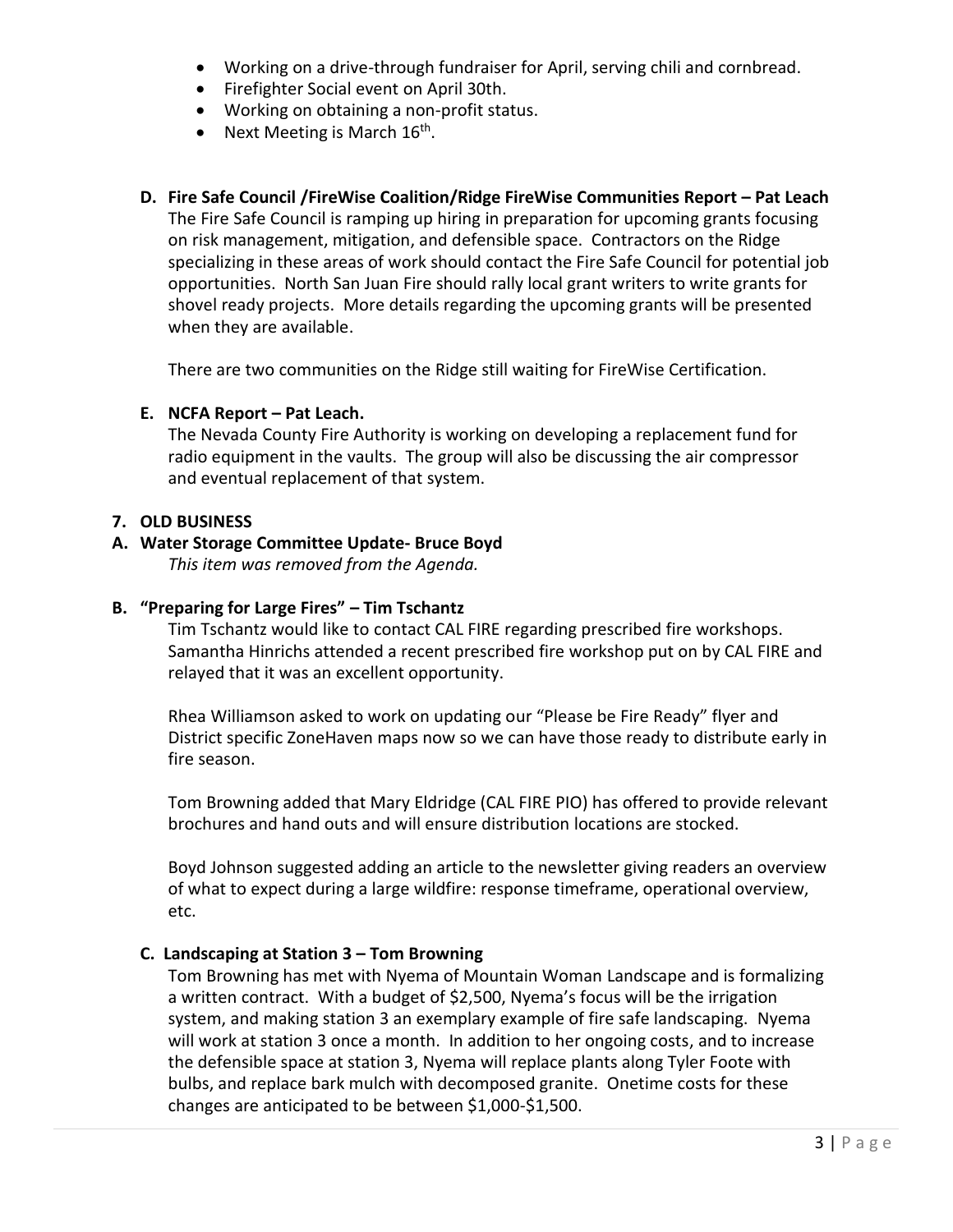### **D. Resolution 2022-01 & Measure Q Rate Increase Discussion – Pat Leach**

Resolution 2022-01 formalizes that the Board will consider applying a pre-approved COLA to Measure Q annually in February. Tom Browning suggested that the Finance Committee discuss applying a COLA at their January meeting, then recommend action to the Board at the February Board meeting.

Bruce Boyd moved to approve Resolution 2022-01, Samantha Hinrichs seconded, motion passed by roll call vote as follows: Bruce Boyd - Aye Pat Leach – Aye Rhea Williamson – Aye Samantha Hinrichs – Aye Tim Tschantz – Aye

Ayes: 5 Noes: 0 Abstain: 0 Absent: 0

Pat Leach presented data on what applying a COLA of 3% to Measure Q would equate to. The Board will be asked to approve applying a COLA of 3% at the March Board meeting.

### **E. Newsletter Update – Rhea Williamson**

Rhea Williamson announced that two firefighters have offered to help coordinate the Newsletter: Melanya Gonshorowski and Sambhava Burke. The new anticipated distribution date of the newsletter is March 2. Rhea asked the Board and Chief officers to assist by suppling requested content as soon as possible.

### **8. NEW BUSINESS**

**A. Board Goals – Tim Tschantz** No new goals presented

# **B. Sick Leave Hour Loan – Heidi Ryan**

Rhea Williamson asked to have the authorization amended so the language clearly states that this sick leave loan is only for this specific medical leave and does not set precedent. The amended authorization will read, *"Recommendation: Authorize the District Manager to borrow unearned sick leave hours to cover time off for medical leave beginning March 1st with a duration of 4-6 weeks."* Rhea also noted that the Personnel Committee could work on formalizing a program like this if the Board was interested in doing so.

Bruce Boyd moved to approve the amended authorization, Pat Leach seconded, motion passed by unanimous vote.

**C. District Manager of Operations and Personal Salary Increase – Tim Tschantz** The District Manager of Operations is currently at Step 3, \$22/hour, the Personnel Committee recommends she be moved to Step 4, \$23/hour retroactive to October 6, 2021.